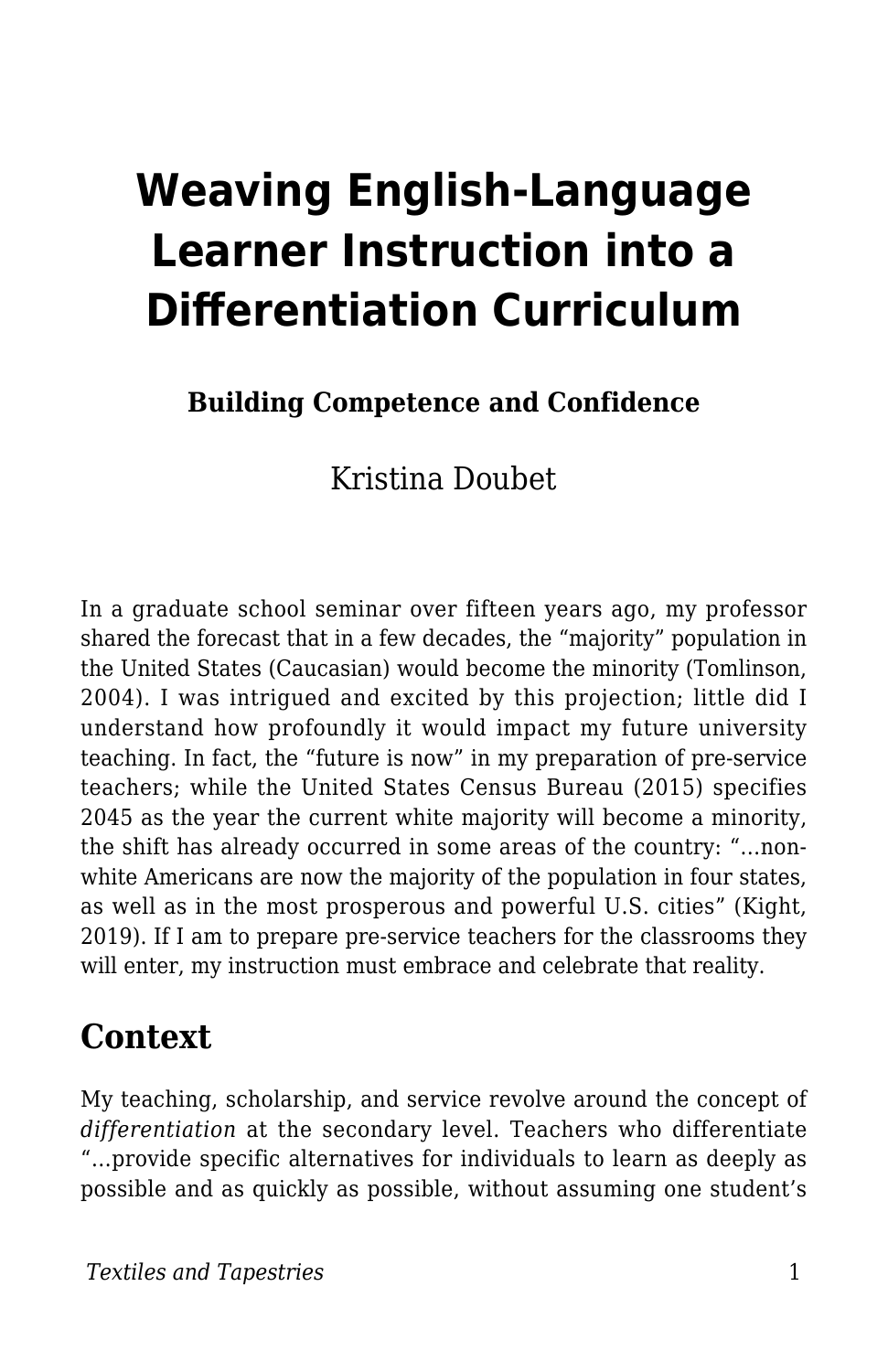road map for learning is identical to anyone else's" (Tomlinson, 2014, p. 4). My primary goal for teaching candidates is that they leave my courses equipped to engage, support, and challenge every student. While I have always embedded culturally relevant teaching into my course, I have primarily focused on shattering the pervasive deficit model of teaching African American students (e.g., Delpit, 2006; Edmin, 2016). In recent years, however, the changing population of U.S. schools has beckoned me to broaden my cultural lens and devote more attention to helping my students better understand how to challenge and support students who are learning English as a second (or third, or fourth) language. Candidates enrolled in my course are also embedded in an intensive practicum experience. While some are placed in the surrounding county (majority Caucasian population), others are placed in our very diverse city; over 50 languages are spoken by students in the city's middle and high schools. My ten years of public-school teaching experience did not expose me to this rich linguistic diversity, nor did the research and self- designed "practicum" experiences I engaged in during graduate school. In essence, I designed my course for one demographic, but I am preparing my future teachers for a new one.

### **Aims**

As a professor of education, I understand the importance of staying abreast of emerging research in my field. I have read exhaustively about how to differentiate for adolescent English language learners (ELLs), attended conferences (e.g., TESOL), and even engaged in a semester-long research project studying middle and high schools known for their outstanding support and development of ELLs. Further, I serve as an instructional coach and staff developer for a New York City high school dedicated to serving immigrant teenagers. In each of these professional experiences, I have grown in my understanding of how to differentiate instruction to meet the needs of adolescent language learners. Still, I struggle to authentically infuse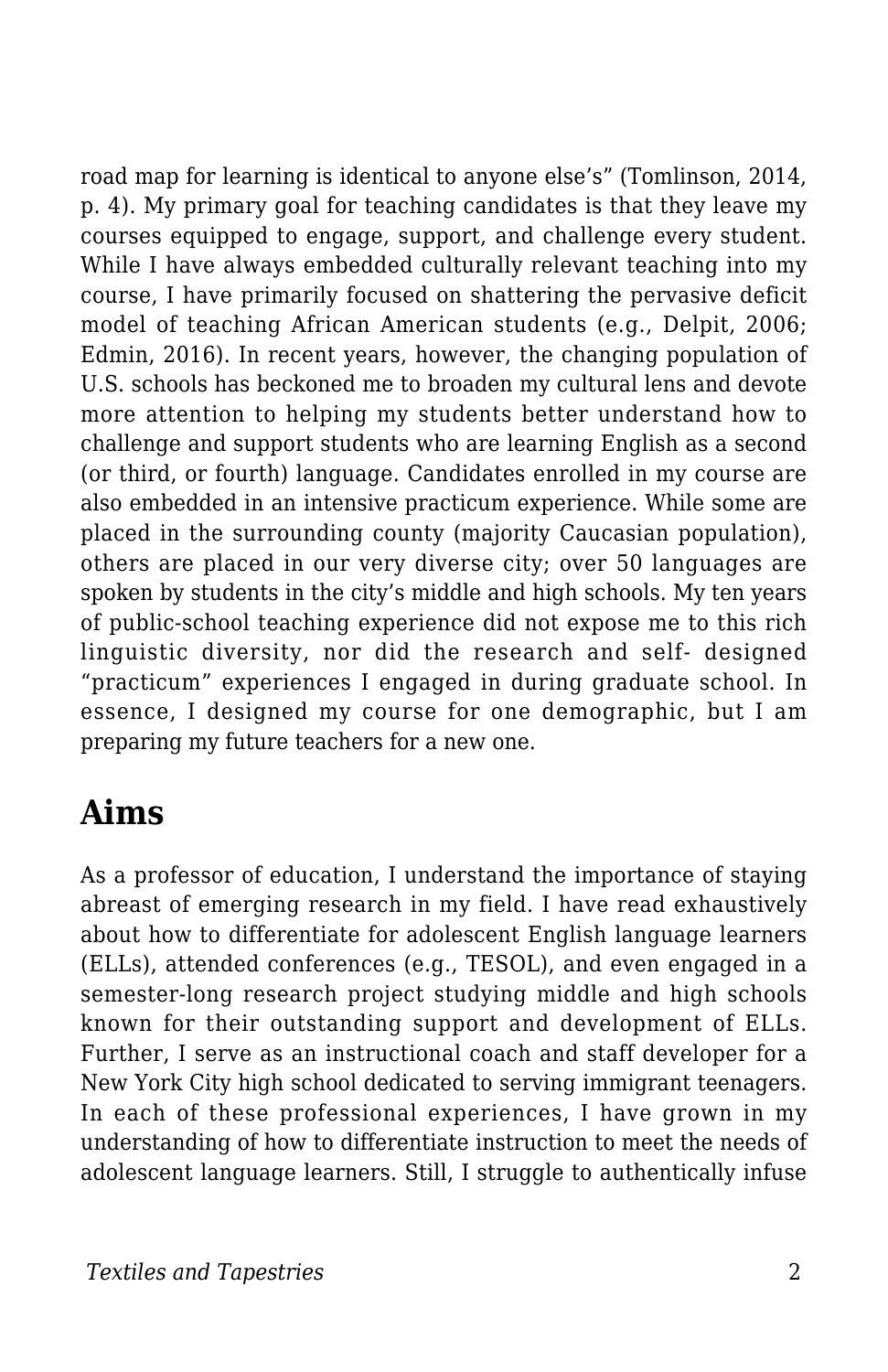these lessons into my teaching. I continually feel ill-equipped to do so, and – no matter how much I augment my course – I feel it offers my students insufficient preparation.

Perhaps this is because my teaching philosophy compels me to *model* the practices I advocate; I believe that if I want my students to understand something, I must create conditions in which they can experience it themselves, explicitly debriefing the experience afterward (Hogg & Yates, 2013). This works with the traditional components of differentiation: I can model *readiness* differentiation because my students need varied levels of support and challenge to meet the course's learning goals. I can model *interest* differentiation by offering students choices whenever possible. I can model differentiation for *learning preference* by varying the kinds of product options I accept. But I cannot effectively model differentiation for students learning English because all of my students speak English as their first language. Although I conduct simulations that allow students to experience what it feels like to be in a classroom in which the language of instruction does not match their own, *I cannot actually model linguistic differentiation* in the service of my teaching objectives.

This disconnect between my beliefs and practice colors my own level of comfort with equipping students to differentiate for ELLs. I believe I see my own hesitancy reflected in students' confidence; in formative assessments, they frequently cite "differentiation for ELLs" as a skill with which they lack confidence. Hence, for this self-study, I examined my beliefs and practices with the goals of enhancing my confidence – and subsequently, my effectiveness – in embedding ELL differentiation into my university course in authoritative, authentic and impactful ways. Specifically, I explored the following research questions: 1) *How does my journey toward expertise in ELL differentiation impact my students' journeys?* and 2) *How can I increase my confidence in ELL differentiation with the goal of bolstering my students' confidence and competence?*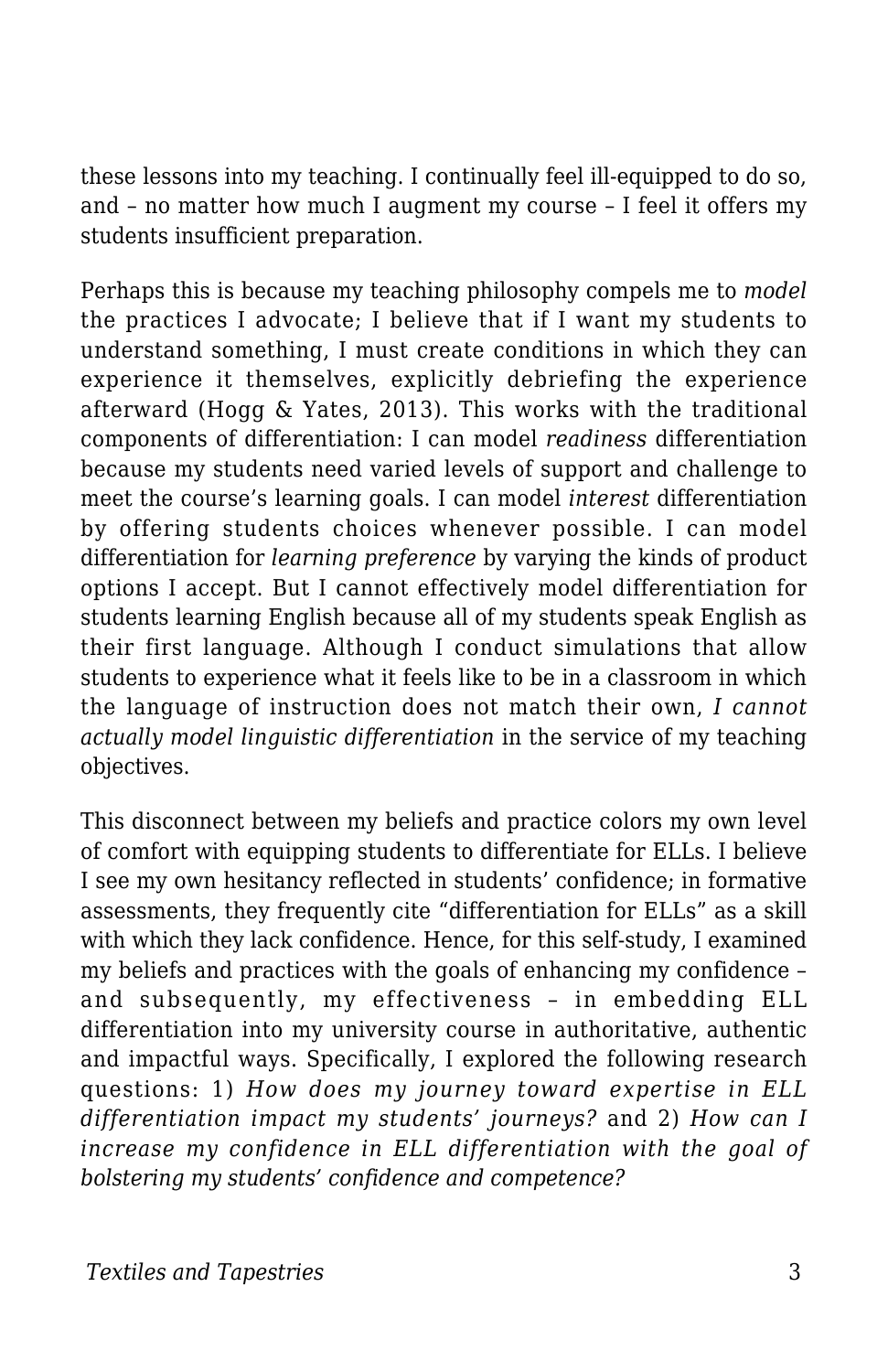## **Methods**

Because the guiding questions for this self-study focus on examining my own beliefs and practices, my primary data source is a reflective journal capturing my thinking regarding the effectiveness of changes to my differentiation syllabus and associated learning activities. In this journal, I recorded the ELL-focused learning experiences I implemented throughout the semester, discussing both intent and the execution. I also debriefed in this journal following my professional development sessions with the ELL teachers I coach in my partner school. The secondary data for the study consists of student reactions, both formal (e.g., assigned reflections, student work samples) and informal (e.g., student comments and reactions). In order to engage in the critical conversations necessary to self-study (Loughran, 2006), several departmental colleagues served as "critical friends" (Schuck & Russell, 2005), asking questions, introducing new perspectives, and challenging my interpretations. Upon the recommendation of one of these critical friends, I included two additional data sources: a comparative analysis of 1) my syllabi and 2) student work from the year I first began purposefully infusing ELL instruction into my course (2016) and the current academic semester (2019).

Using qualitative content analysis (Patton, 2002), data from journal entries and syllabi comparisons were divided into two groups: 1) those describing curricular changes and the rationale for those changes (i.e., my "procedural journey"), and 2) those reflecting on my growth and "emotional journey" (e.g., entries referencing confidence, goalsetting, doubt). Likewise, student reflections and products were separated into two groups: 1) those referencing confidence or demonstrating skill, and 2) those referencing insecurity or demonstrating misconceptions.

Guided by this analysis, I considered which approaches and attitudes helped students feel equipped to teach ELLs and which did not, including an examination of how my own confidence and instructional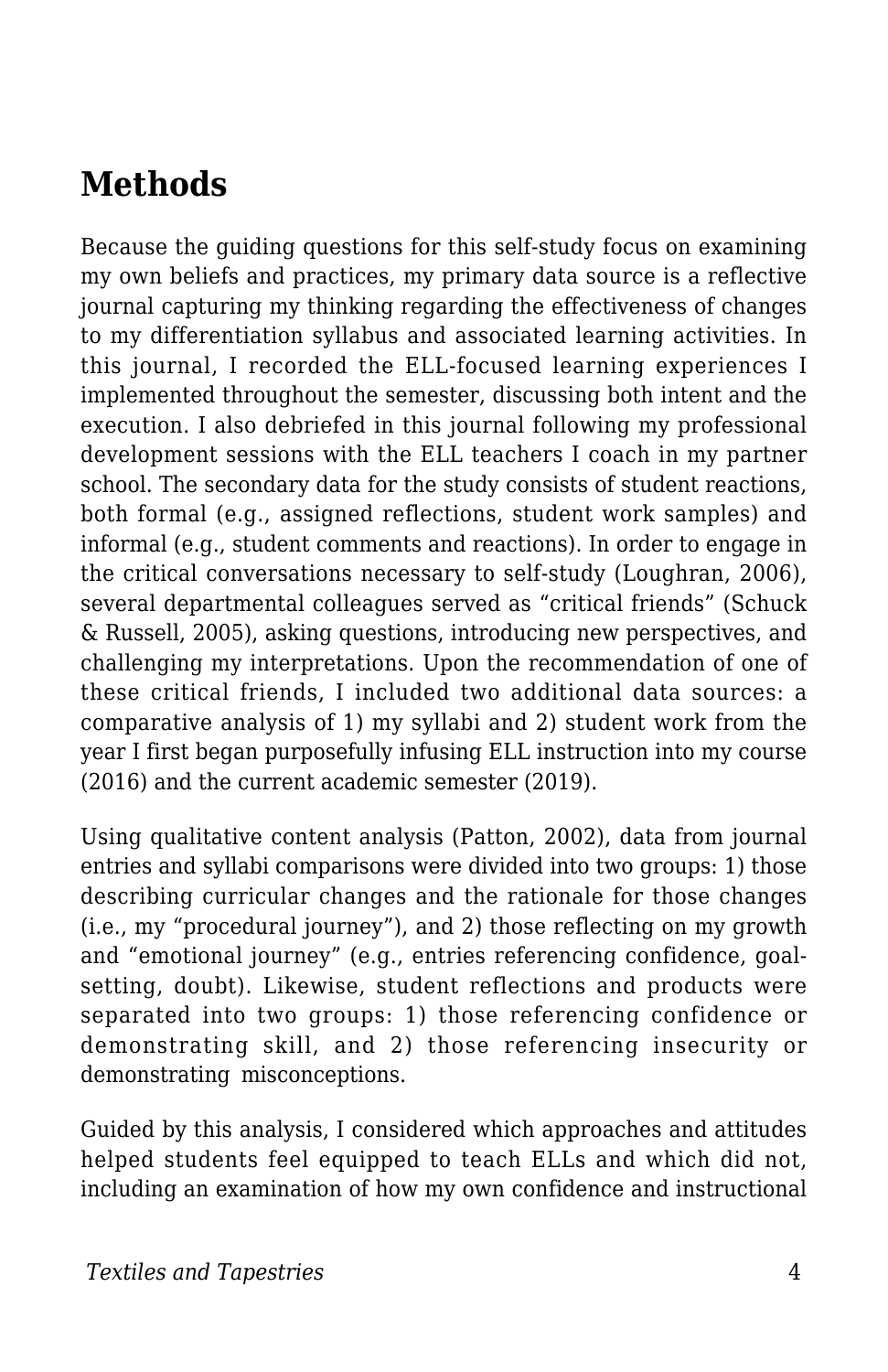framing correlate with these results. Themes emerging from my analysis constitute my "findings" and are used to clarify and extend the analysis of the data as well as the research implications.

## **Findings**

Four clear themes emerged from my analysis of the data and constitute my findings: 1) I have, indeed, changed my practice regarding instruction for English language learners; 2) my students are actually well equipped to teach ELLs; 3) students' lack of experience contributes to their feelings of incompetence; 4) I have reason to be confident in my qualifications for instructing pre-service teachers in differentiating to meet the needs of ELLs.

### *Finding 1*

The first theme emerging from my analysis is that I have, indeed, changed my practice regarding differentiation for ELLs. In one selfstudy discussion with my critical friends, I expressed my feeling that I was not "doing enough" in this regard. They recommended that I examine my syllabus from 2016 (when I first started weaving ELL instruction into my course) with my current (2019) syllabus. A simple numerical analysis of the occurrence of the words *English Language Learners*, *ELLs*, *English learners*, or *students learning English* revealed an increased emphasis from 2016-2019. I analyzed the learning goals, essential questions, readings, and assignments and found increased ELL references in those sections. While the 2016 version included only six references (two in learning goals, one in readings, and three in assignments), the 2019 syllabus contained 14: three in learning goals, six in readings, and five in assignments.

The *nature* or quality of my teaching changed as well. My journal from September 18, 2019 contains the following reflection: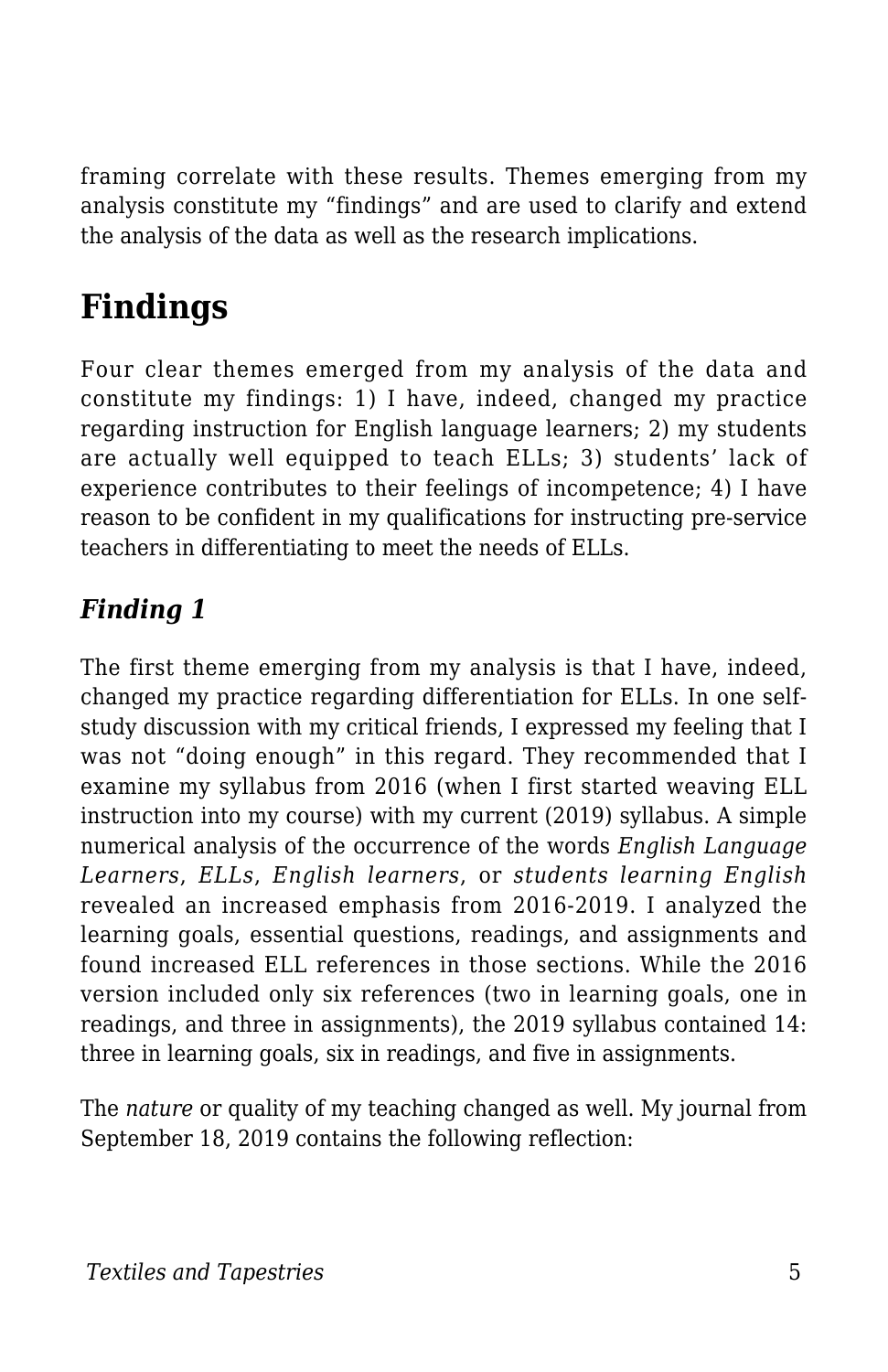Looking back on the first three weeks of school, I can see the fruits of requiring my students to more purposefully explore the importance of community for ELLs. Because I was more explicit in my instruction, I required students to be more explicit in their discussions of how each element of their Classroom Environment Plans supported the unique social and emotional needs of ELLs (I also weighted this portion more heavily this year). Most students insightfully discussed the unique importance of cultivating community for ELLs. While a few students still discussed surface-level accommodations (e.g. "Give them ELL dictionaries for translating survey questions" – UGH!), most students produced the best reflections I've ever received! For example, [Student X] reflected on the importance of proactively redefining **fair** as "equitable" rather than "equal": "ELL students may come into classrooms with preconceived fears of being expected to be on the same level as all of their peers…. For them to be in a classroom where it is explicitly stated that a 'fair' environment will be based off of what [each] individual needs will really take a load off of their shoulders, leading to better performance."

The purposeful nature of my instruction (e.g., scenario- and videoanalysis, class discussions based on carefully chosen texts) appears to have resulted in deeper reflection for students.

Building on the foundation of community, I purposefully wove ELLs into everything else I did; accordingly, I moved the "explicit" or "dedicated" ELL week to earlier in the semester (Weeks 5-6; it had been Week 10); this set me up to weave that content throughout the rest of the semester. In addition, I split the "explicit" week into two pieces. Week 5 addressed the technical aspects (second-language simulation, stages of language development, and a plethora of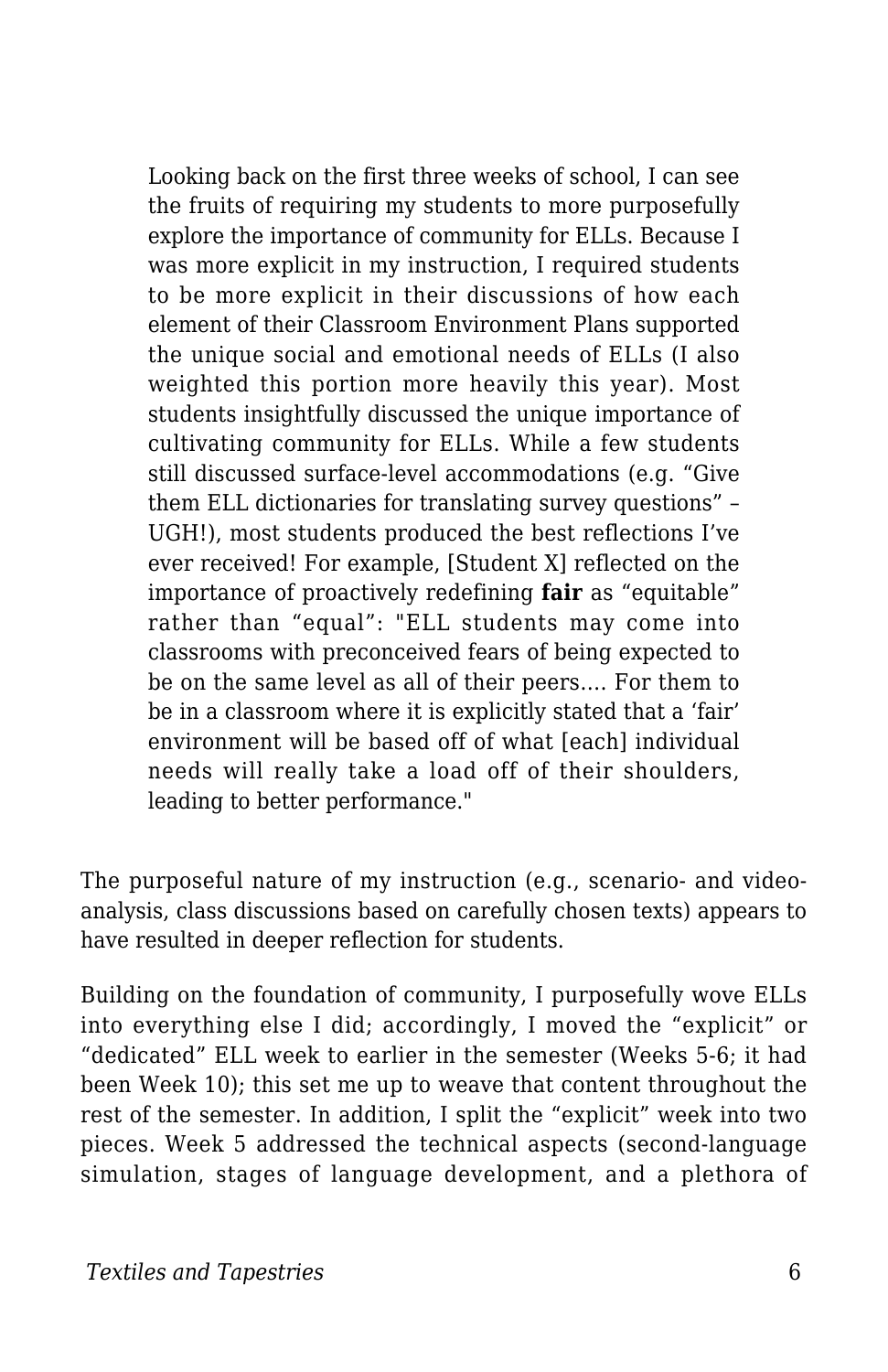strategies for supporting ELLs). I showed authentic examples of each strategy as used by the teachers in my partner school, and had students develop their own applications in their content- based groups. To end class, I moved students to their "exceptionality groups" (interest-based groups charged with researching a specific disability such as dyslexia, ADHD, Autism Spectrum, emotional and behavior disorders) to determine how the ELL strategies we had examined that class period could also help their chosen special population.

This purposeful synthesis allowed for even more integration in Week 6; I moved the WIDA (ELL level/assessment) system to the "assessment" week (Week 6) in order to give it more time. We examined a student WIDA report and plotted the student's development and needs for each domain (listening, speaking, reading, writing) on a reporting sheet. We then referenced the strategies we had examined during Week 5 and selected those that would help our student move "up" one level. We ended up with a comprehensive list which would, I think, have impressed any of ESL teachers I work with in the field. My goal in doing this was to foster a sense of agency. Rather than *reading* about assessing student levels, students actually *did* it, albeit as a simulation, engaging in the practices and dispositions used by teachers in the "real world" of school.

In between Weeks 5 and 6, however, I was feeling uneasy. I was not satisfied with the depth of the exceptionality groups' connections (those reported to close Week 5). I reflected on this in my October 1, 2019 journal entry:

The strategies groups referenced today merely skimmed the surface of what we've explored thus far. NONE of the groups mentioned the social-emotional piece we examined throughout the first three weeks of class! Further, they focused on approximately five of the ten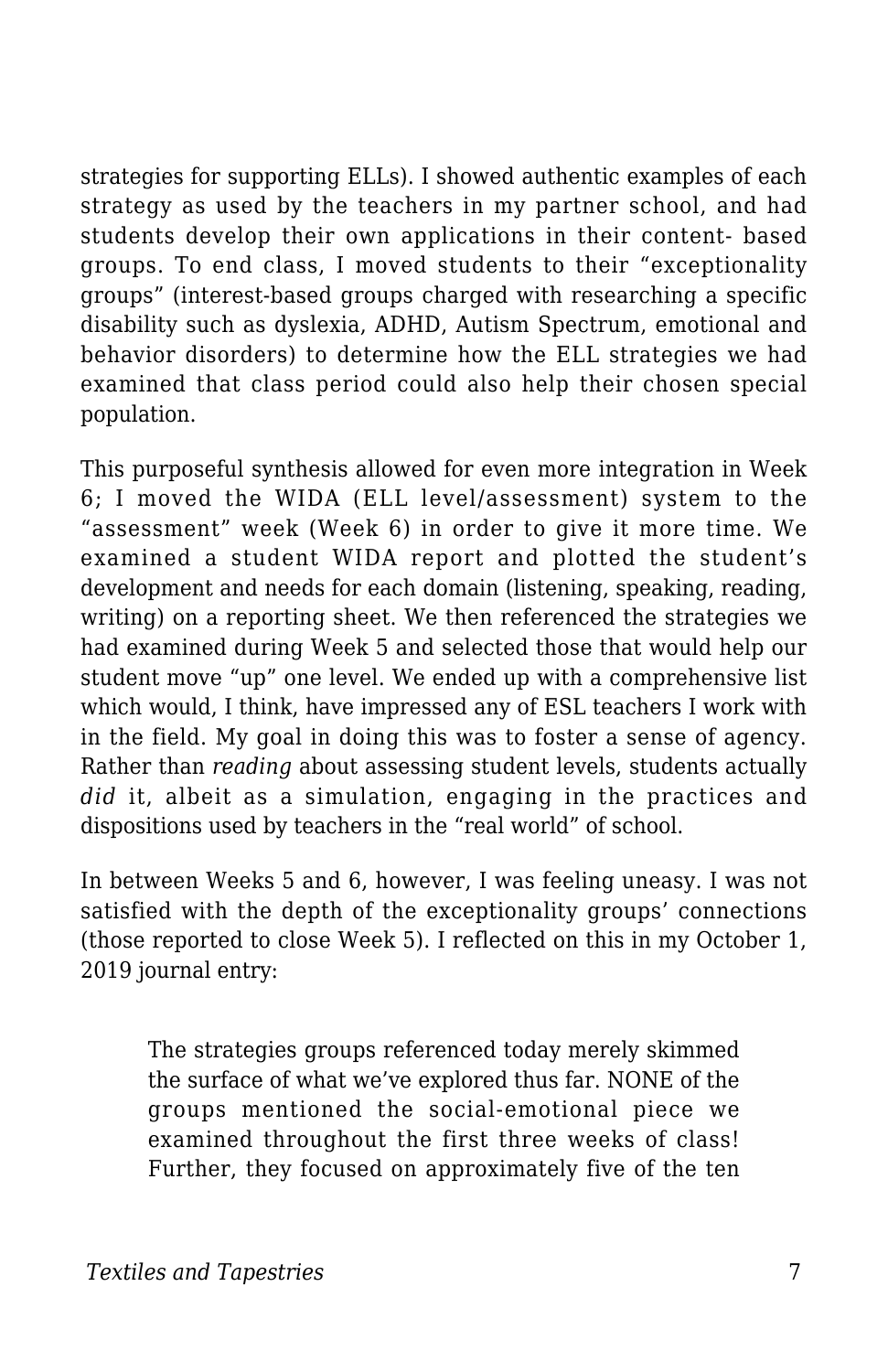strategies we had examined during [Week 5]and pulled virtually nothing from the readings. I don't think I can plow forward into the WIDA levels next week without helping them solidify all they have gleaned from class thus far.

Thus, students began Week 6 by reading Jennifer Gonzales's (Cult of Pedagogy) blog post entitled, "12 ways to support ELLs" ([https://edtechbooks.org/-vYPdw](http://www.cultofpedagogy.com/supporting-esl-students-)ww.cultofpedagogy.com/supporting-e sl-students- mainstream-classroom/). I asked students to record each of the author's 12 principles and indicate whether it was "new" or "old" information; if old, they listed where they had first encountered the principle (e.g., class discussion, readings). The student work sample featured in Figure 1 is representative of the connections most students made. The asterisks indicate which principles I thought would be new to them: the following week's topic focus on the principles and models of successful co-teaching with resource teachers (e.g., special-education, ESL).

Ultimately, student work on this task revealed students' ability to make connections between the ideas and materials we had examined in the course thus far. In addition, that work prepared them to explore collaborative models of teaching that support ELLs.

#### **Table 1**

*Excerpt from a Student Sample of Week 6 Opening Reflective Exercise*

| Principle<br>Number | Summary of Principle (from Blog)                    | New or Old Information -<br>If old. cite source (class?<br>book?) | <b>Strategic Take-Away</b>                                        |
|---------------------|-----------------------------------------------------|-------------------------------------------------------------------|-------------------------------------------------------------------|
|                     | Make it visual.                                     | $Old - Class$                                                     | Postcard or graphic organizers                                    |
| $\overline{2}$      | Build in more group work.                           | $Old - Book$                                                      | Have students work in groups<br>frequently                        |
| $3*$                | Communicate with the ESL<br>teacher.                | New                                                               | Co-teaching activities                                            |
| $\overline{4}$      | Honor the "silent period".                          | $Old - Class$                                                     | Provide proper wait time                                          |
| 5                   | Allow some scaffolding with the native<br>language. | Old - Class & Book                                                | Provide worksheets in native language in addition<br>with English |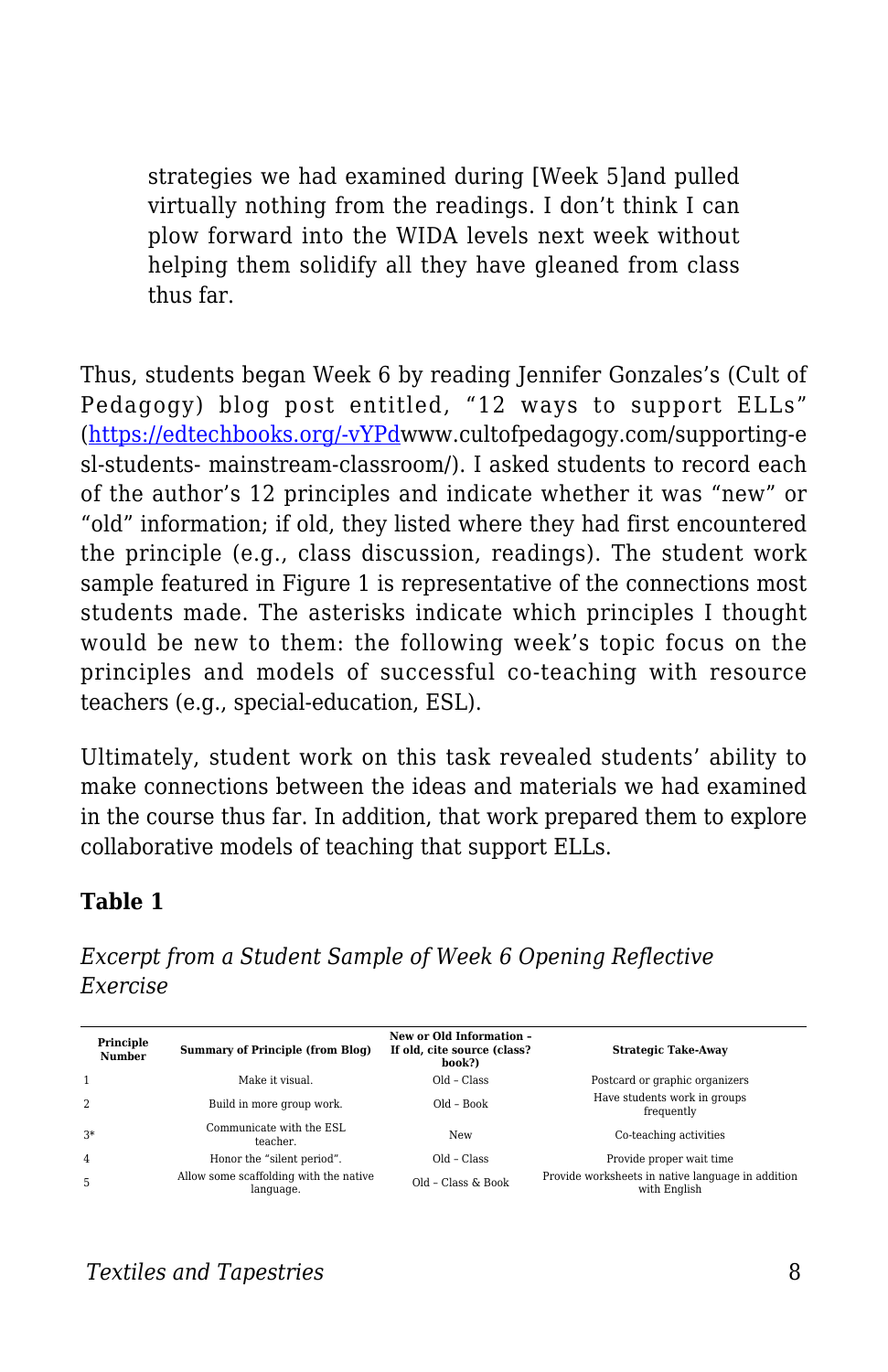| $6*$ | Look out for culturally unique vocabulary.                                  | New           | Communicate with ESL teacher<br>to check for double-meaning words                              |
|------|-----------------------------------------------------------------------------|---------------|------------------------------------------------------------------------------------------------|
| 7    | Use sentence frames to give<br>students practice with academic<br>language. | $Old - Class$ | Sentence frames, folders                                                                       |
| 8    | Pre-teach whenever possible.                                                | $Old - Class$ | Provide materials to ELLs before the rest of the<br>class so that they<br>can preview          |
| 9    | Learn about the cultural background of<br>vour students.                    | $Old - Class$ | Get-to-know-you activity/ building community<br>activities<br>during the first days of school. |
| 10   | But don't make a child speak for his entire<br>culture.                     | $Old - Class$ | Encourage multiple students input when discussing<br>culture                                   |
| 11   | Show them how to take themselves less<br>seriously.                         | $Old - Class$ | Encourage growth mindset                                                                       |
| 12   | But always take them<br>seriously.                                          | $Old - Class$ | <b>RESPECT</b>                                                                                 |

Student work on this task and others combined to tell the story of Finding 2.

#### *Finding 2*

My students are actually well equipped to teach ELLs. Their responses and work on assignments demonstrate that – not only do they possess a storehouse of strategies for meeting students' needs – they are able to select and *use them* in context. For their midterm, students delivered presentations on their chosen exceptionality. One of the rubric criteria was to discuss how their exceptionality strategies could simultaneously be used to support ELLs. My reflective journal from November 14, 2012 records the following:

I am pleasantly surprised by the connections students made between serving students with their chosen disability and serving ELLs. They made purposeful and fluid connections and discussed not only "what" strategies to use but the "why" behind using them. In past years, students seemed to neglect this portion of the assignment, maintaining a laser focus on their exceptionality (probably because working with specialneeds students is a great source of anxiety for so many of them). This year, only one group lost points on the "ELL connections" portion of their midterm rubric. Most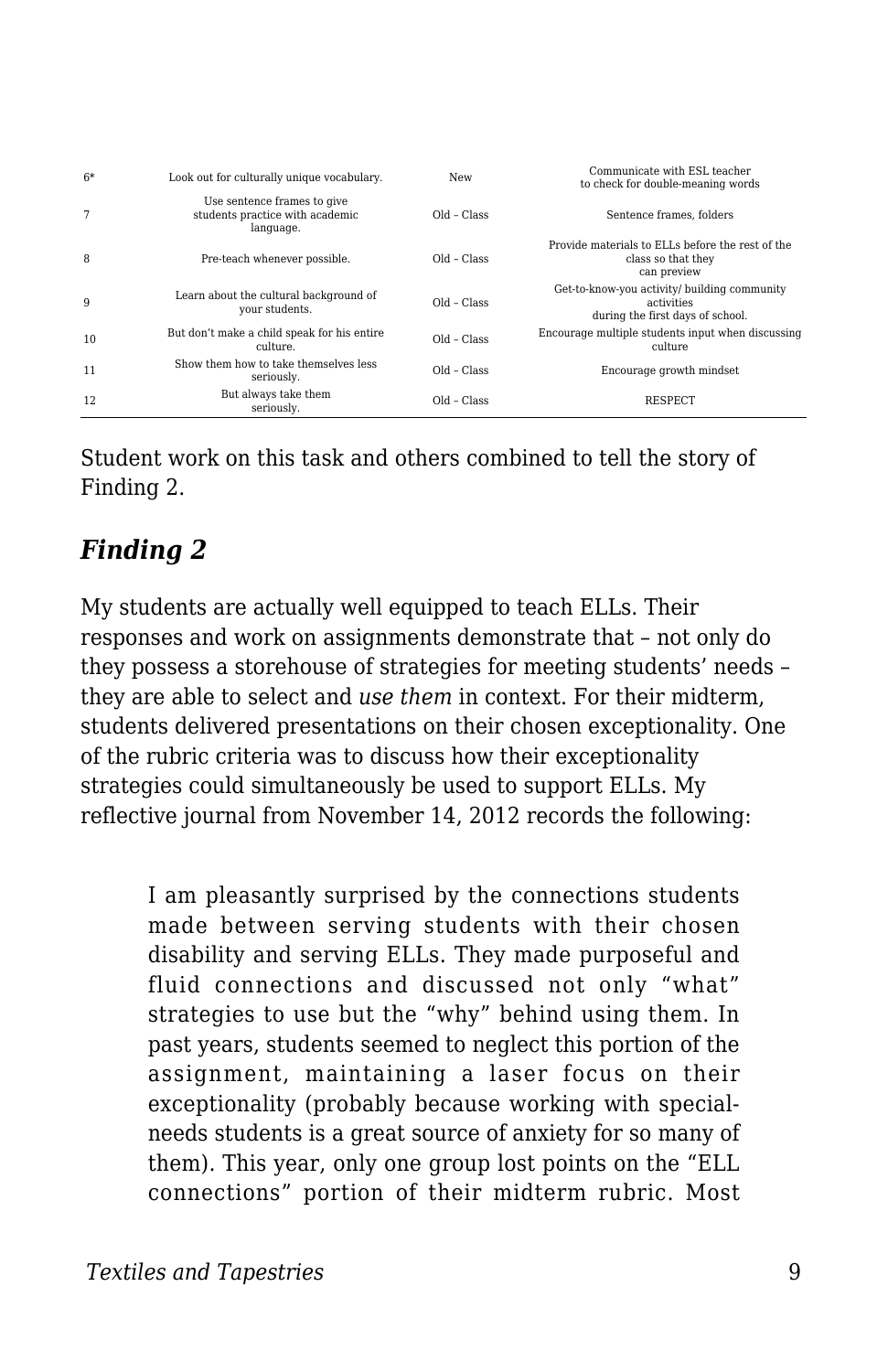groups discussed meaningful overlaps, often throughout the presentation rather than in one spot/slide. I'm encouraged!

The midterm previewed what I would discover through an analysis of student work on their final projects. At the suggestion of a critical friend, I analyzed the final projects for my 2016 course and compared them to those from my 2019 course. The final project is a lesson plan renovation and a flexible grouping plan. Students choose a lesson plan developed in an earlier class and "renovate" it to make in more accessible and appropriate for all learners. They then design three future tasks that would require students to work in different grouping formations to meet student needs, solidify community, and provide equitable learning experiences. My analysis revealed that, in 2016, students discussed meeting the needs of ELLs an average of 9.4 times per project. In many cases, they grouped them homogeneously, which is not recommended practice for students learning English (Ferlazzo & Sypnieski, 2012). My 2019 course, in comparison, discussed supporting the needs of students learning English an average of 14.3 times per project. Further, they discussed more flexible groups, focusing on student need rather than label, to drive grouping decisions.

Even more encouraging are comments I hear from students in the field. One science candidate sent me the following email (personal communication, January 24, 2020):

Hello! I wanted to share with you a really cool tool…At the link below, you can upload any document (smaller than 10 MB), and translate it into a desired language: [https://edtechbooks.org/-yUgQ](http://www.onlinedoctranslator.com/en/translationform)www.onlinedoctranslator.c om/en/translationform I am using this with a phases of matter sorting activity. I have an ELL biology class where the students speak Spanish, Swahili, and Kurdish.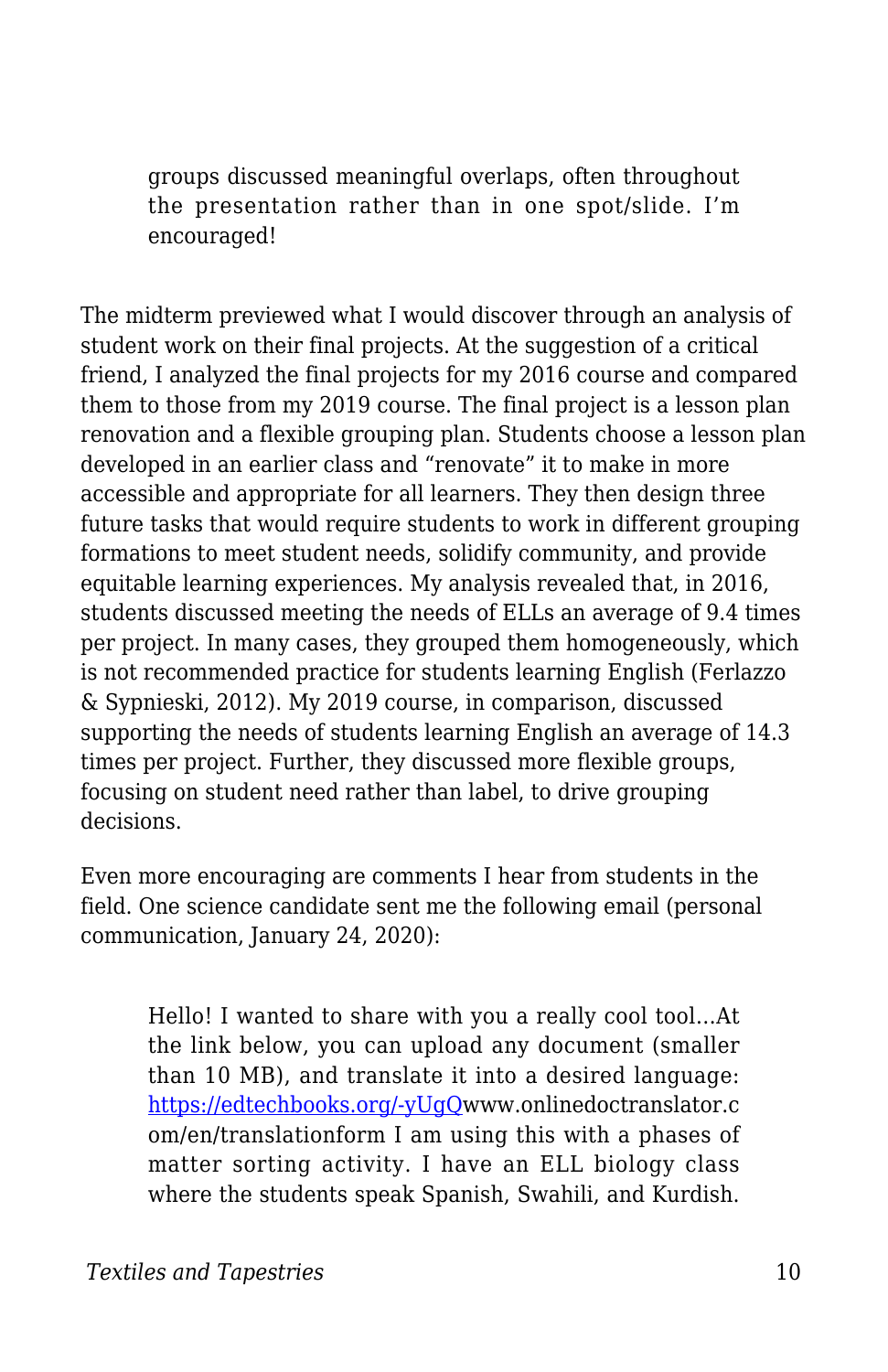I'm translating the activity into each of those languages, so if they want the practice of sorting in their native language first, then sorting the English version, they can do that. I've attached a .pdf example to this email as well.

This student's message is especially encouraging because – in class the previous semester - she was incredibly apprehensive about her ability to serve English language learners. In an assignment reflection, she stated, "I'm not sure how to manage the time it feels like some of these accommodations would take or how some of the "Can-Do's" [WIDA descriptors] transfer to science." During that same semester, she had been placed in a county high school for her practicum and taught no ELLs. This semester, however, she was placed at our city schools, and – once she met her students – her hesitancy disappeared. This student was not alone in hinging her sense of efficacy on her exposure; in fact, this trend emerged as my third finding.

### *Finding 3*

A lack of experience working with English language learners leads to student feelings of apprehension and insecurity. As I analyzed student responses from a reflection on their confidence in teaching ELLs, a clear connection between exposure and confidence emerged. At the close of Week 6, students completed a reflection rating their confidence in implementing ELL strategies (on a scale of 1-10) and explaining why they rated themselves as they did. As illustrated in Figure 2, two distinct patterns emerged from the analysis of those 36 responses: 1) those who rated themselves highly credited their confidence to *experience* (n=11), and 2) those who rated themselves lower cited a *lack* of experience (n=19). A small number (n=5) cited other obstacles (e.g., speaking only English, content-specific fears) or demonstrated misconceptions.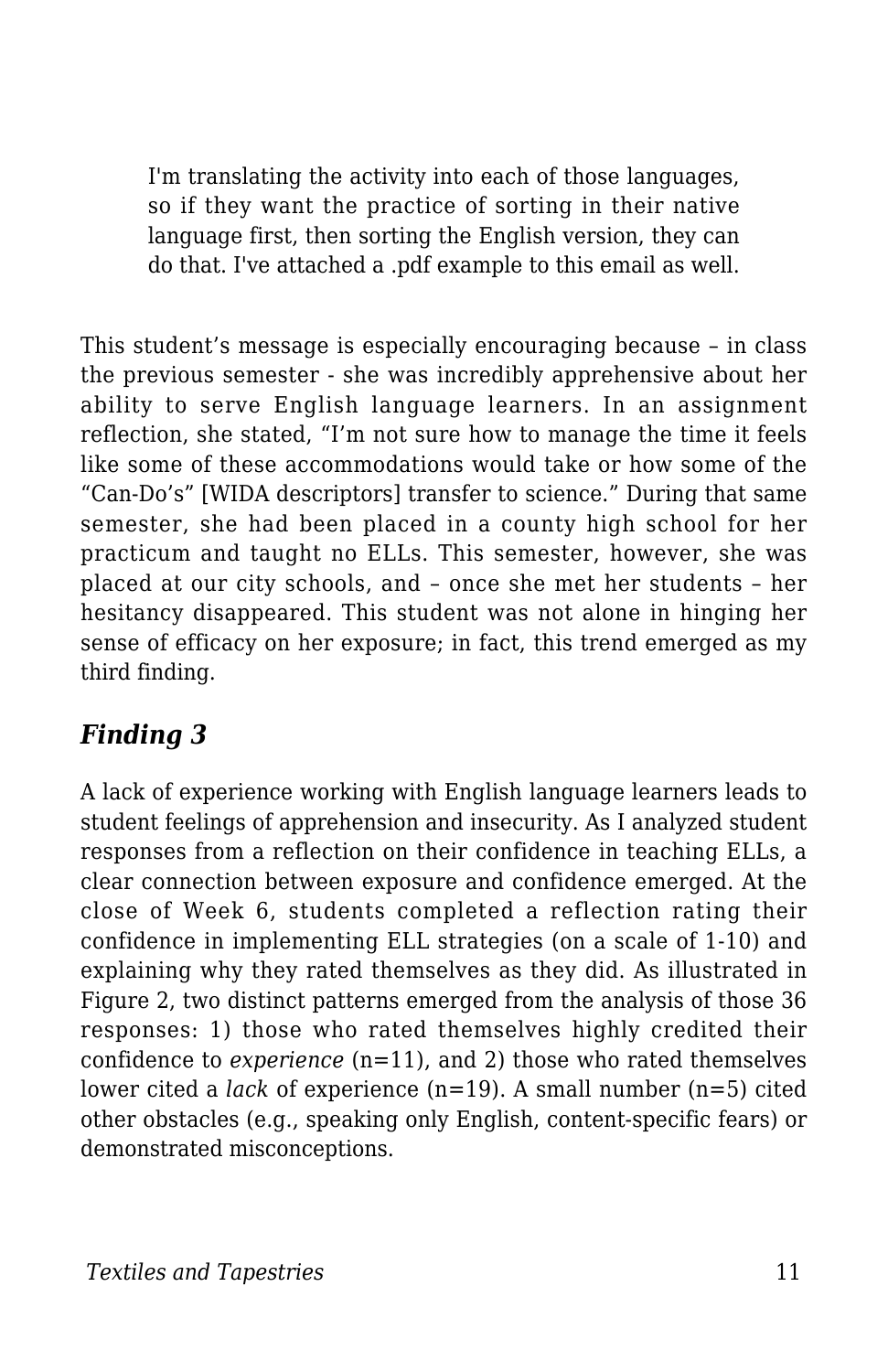#### **Table 2**

*Representative Responses from Students Regarding their Confidence in Reaching ELLS and the Reasoning Behind their Rating*

#### **Confidence rating is 7 or above. Cite Experience working with ELLs (n=11)**

10 - Working with ELL students is one of my all-time favorite things. I love learning new strategies so I'm excited to learn everything I can! 8 - I feel fairly confident as long as I form connections with the students. I taught citizenship class to help ELL students every day. Once I get past the initial buy in, [so that] I have confidence and they have trust, many of these tools seem useful

**Confidence rating is 7 or below. Cite a lack of ELL experience (n= 19)**

5- While I know strategies and how to use them to support the students, I am worried about actual implementation and recognizing what is the best strategy. I think I need actual experience using the tools to feel more confident. 6/7 – I feel like I am good with everything on paper. Although I haven't had any experience with ELLs really so I am not sure how it will go in a real classroom setting

**Confidence rating is 6-7.5. Cite specific obstacles or demonstrate misconceptions (n=5)**

7 - I still have fears about simply not being able to speak any other language but English and that being an intimidating factor for me 7 - …a lot of these [strategies] apply to English and History, but not as easily to math. I worry that I may not do enough.

As demonstrated with the science student discussed in Finding 2, students' low ratings have the potential to change when their context changes. Ideally, I would request that all students taking my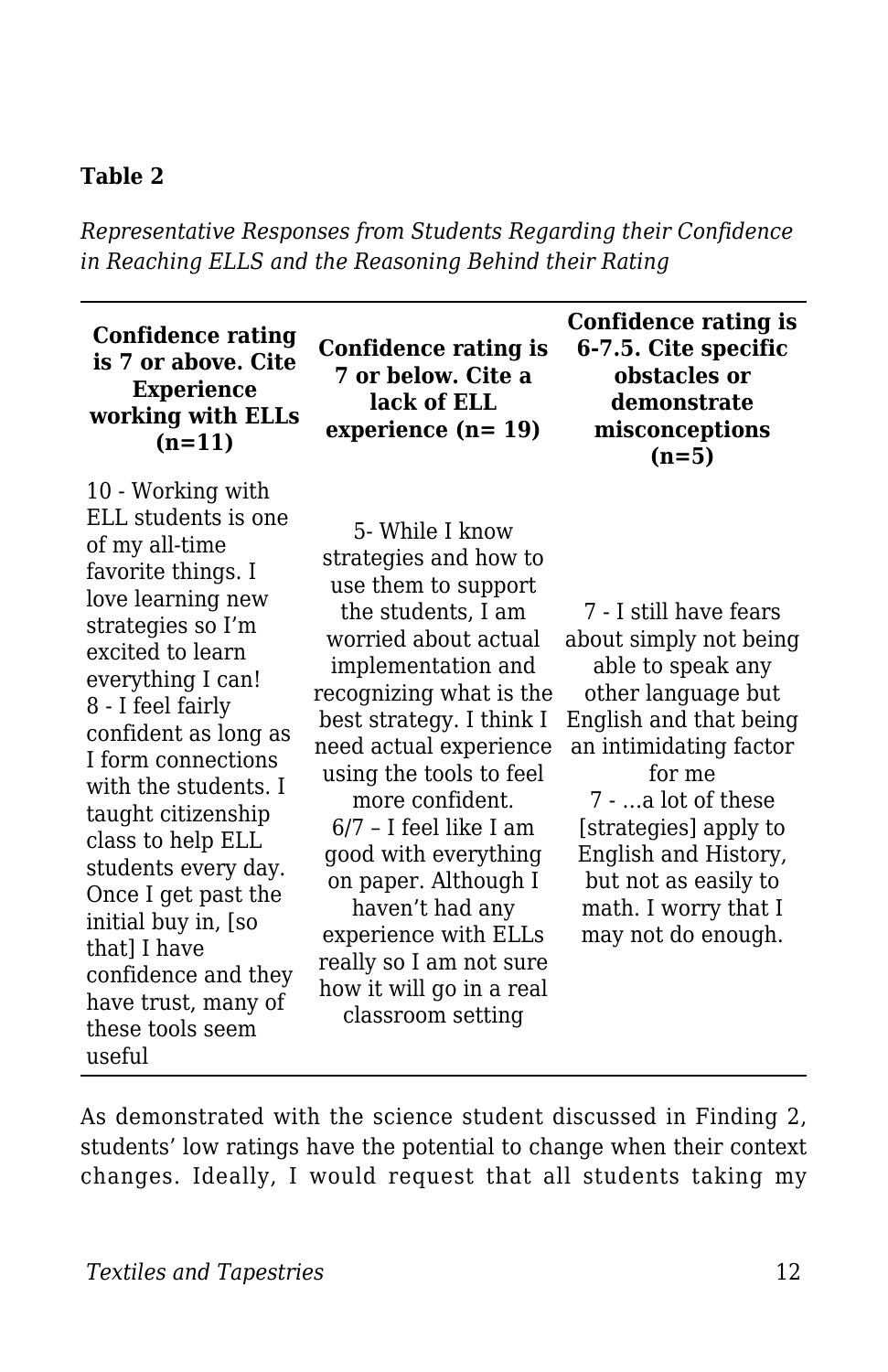differentiation course be placed at a city school so that class content and their teaching context can facilitate more confidence. That decision, unfortunately, is out of my control. I can, however, share what I've learned from this study to encourage students that they are indeed prepared, even if they don't feel like they are.

#### *Finding 4*

Perhaps Finding 4 is the most important to have emerged from this study: I do have reason to be confident in my ability to prepare preservice teachers to meet the needs of ELLs in their classrooms. This first began to dawn on me during one of my visits to my partner ELL high school in New York City. On October 4, 2019, I enthusiastically recorded the following in my reflective journal:

I feel so invigorated by the time I spent with teachers at [NYC high school]. I really needed to be there – I forget how much it encourages me…. When I look back through the day's notes and the seven teachers with whom I consulted, I'm surprised by what I contributed. It makes sense that I could help [Teacher 1] structure his project work, help [Teachers 2 and 3] make their performance products more authentic, and help [Teacher 4] pull small groups and design independent work for other students; these suggestions spring from my areas of expertise in instruction and assessment… BUT helping [Teacher 2] decide how to add language scaffolds to his assessments…, pointing [Teacher 5] to resources for assessing students' speaking skills, helping [Teacher 6] "chunk" her instruction linguistically, and helping [Teacher 7]… support his struggling SIFEs [Students with Interrupted Formal Education]…. These are areas in which I have no formal training. Does being "self-taught" count more than I realized? Or does this all just boil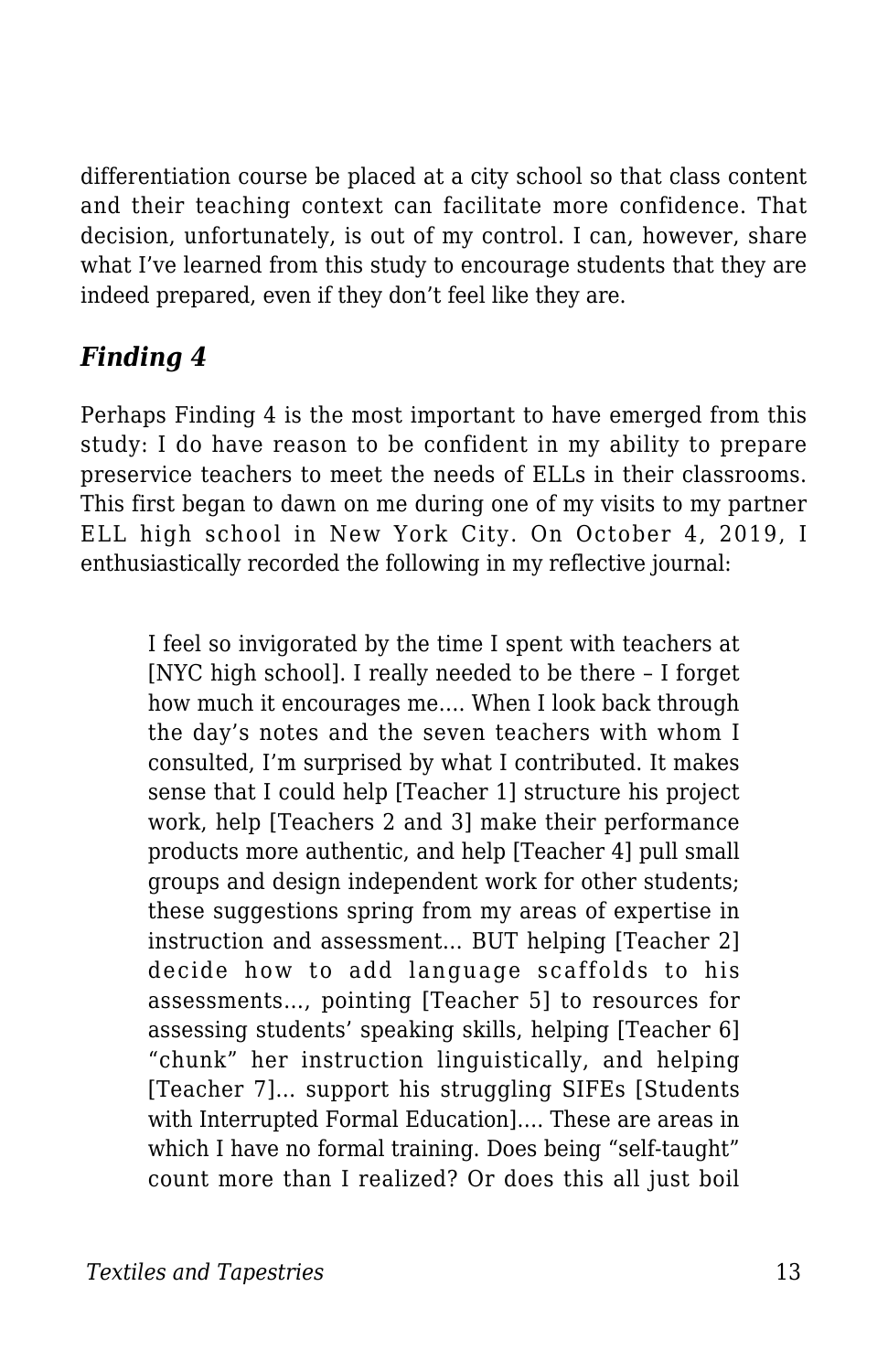down to what good, responsive, differentiated instruction is, regardless of whom you're teaching? In any case, I'm surprised and grateful I can help these teachers when they are trained in TESOL and spend all day with their ELLs.

When I work with teachers at this school, I coach them in strategies to help them surmount the obstacles they face in making school "work" for English learners. They, in turn, share their products with me – sometimes for feedback, but sometimes just to celebrate. I share these models with my students with excitement, but students often respond with angst. I think I understand now from whence this angst springs (a lack of context). I may need to work on my approach, and I can never stop growing, but I believe my expertise is sufficient to prepare my students for their linguistically-diverse future classrooms.

## **Conclusion**

This study offers an examination of an important concept in teacher education: that of educators continuing to grow in their delivery of content that extends beyond their personal experience and doing so without feeling like *imposters*. "Imposter syndrome" (Clance & Imes, 1978), a phenomenon common to high-achieving women, is characterized by "pervasive feeling of self-doubt, insecurity and incompetence despite evidence that you are skilled and successful" (Robinson, 2017, para. 1). Two strategies for combatting imposter syndrome include 1) looking at the evidence and 2) celebrating successes (Robinson, 2017). Self-study presents the ideal opportunity for both. Through my engagement in this self-study, I have realized the importance of examining actual data to more objectively evaluate my qualifications and my teaching.

Hopefully, this approach will help me combat "imposter syndrome" in both myself and in my students.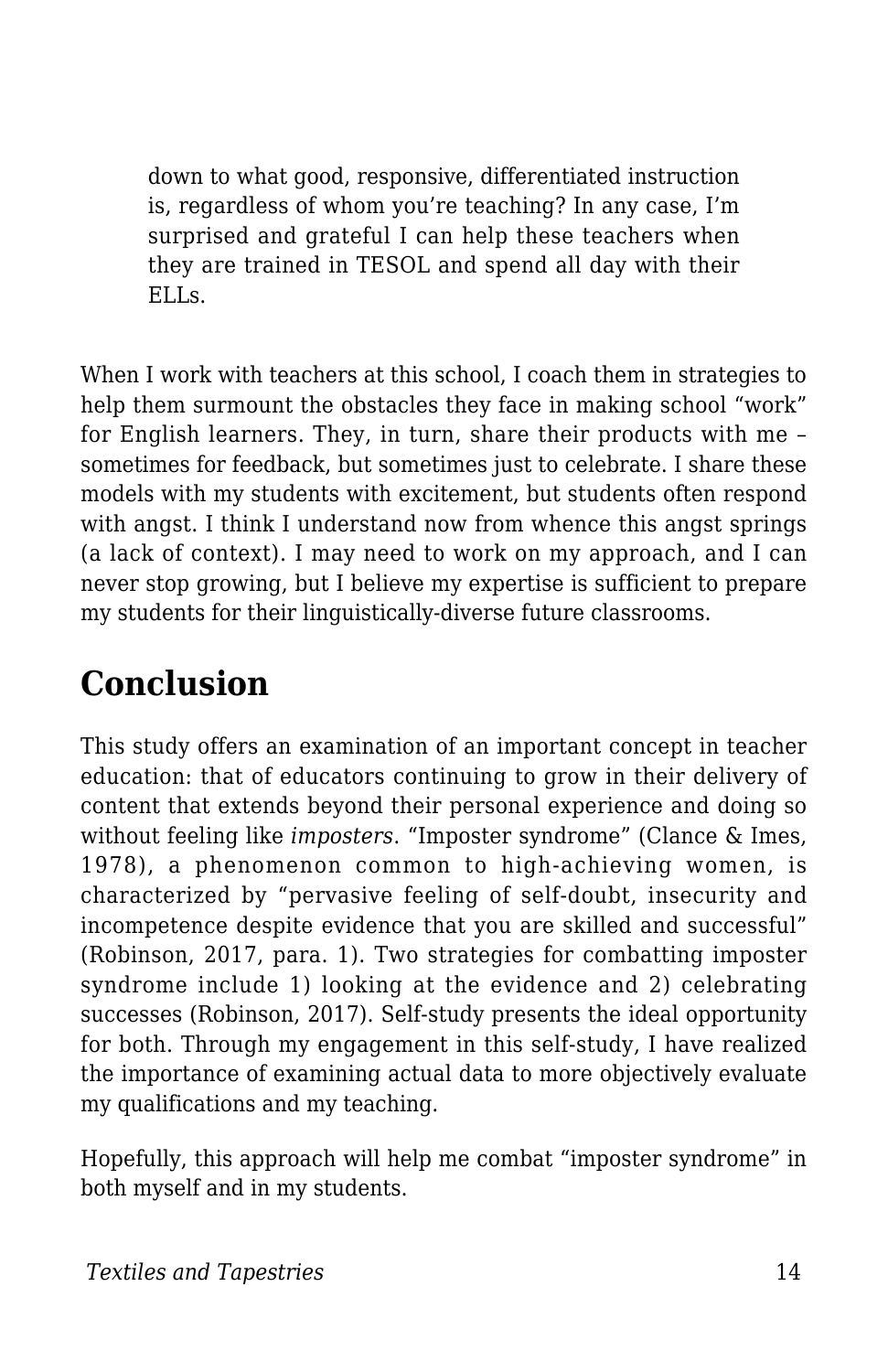### **References**

Clance, P. R., & Imes, S. A. (1978). The imposter phenomenon in high achieving women: Dynamics and therapeutic intervention. *Psychotherapy: Theory, Research & Practice, 15*(3), 241.

Delpit, L. (2006). *Other people's children: Cultural conflict in the classroom*. The New Press.

Emdin, C. (2016). *For white folks who teach in the hood…and the rest of y'all too: Reality pedagogy and urban education*. Beacon Press.

Ferlazzo, L. & Sypnieski, K. (2012). *The ELL teacher's survival guide: Ready-to-use strategies, tools, and activities for teaching English Language Learners of all levels*. Jossey-Bass.

Hogg, L., & Yates, A. (2013). Walking the talk in initial teacher education: Making teacher educator modeling effective. *Studying Teaching Education, 9*(3), 311–328.

Kight, S. W. (2019, April 29). America's majority-minority future. *Axios*.

https://www.axios.com/when-american-minorities-become-the-majority -d8b3ee00-e4f3- 4993-8481-93a290fdb057.html

Loughran, J. (2006). *Developing a pedagogy of teacher education: Understanding teaching and learning about teaching*. Routledge.

Patton, M. Q. (2002). *Qualitative research & evaluation methods* (Vol. 3rd). Sage.

Robinson, A. (2017, November). Overcoming imposter syndrome. *Psychopharmacology and substance abuse newsletter, 50*(3). https://www.apadivisions.org/division-

28/publications/newsletters/psychopharmacology/2017/11/impostersyndrome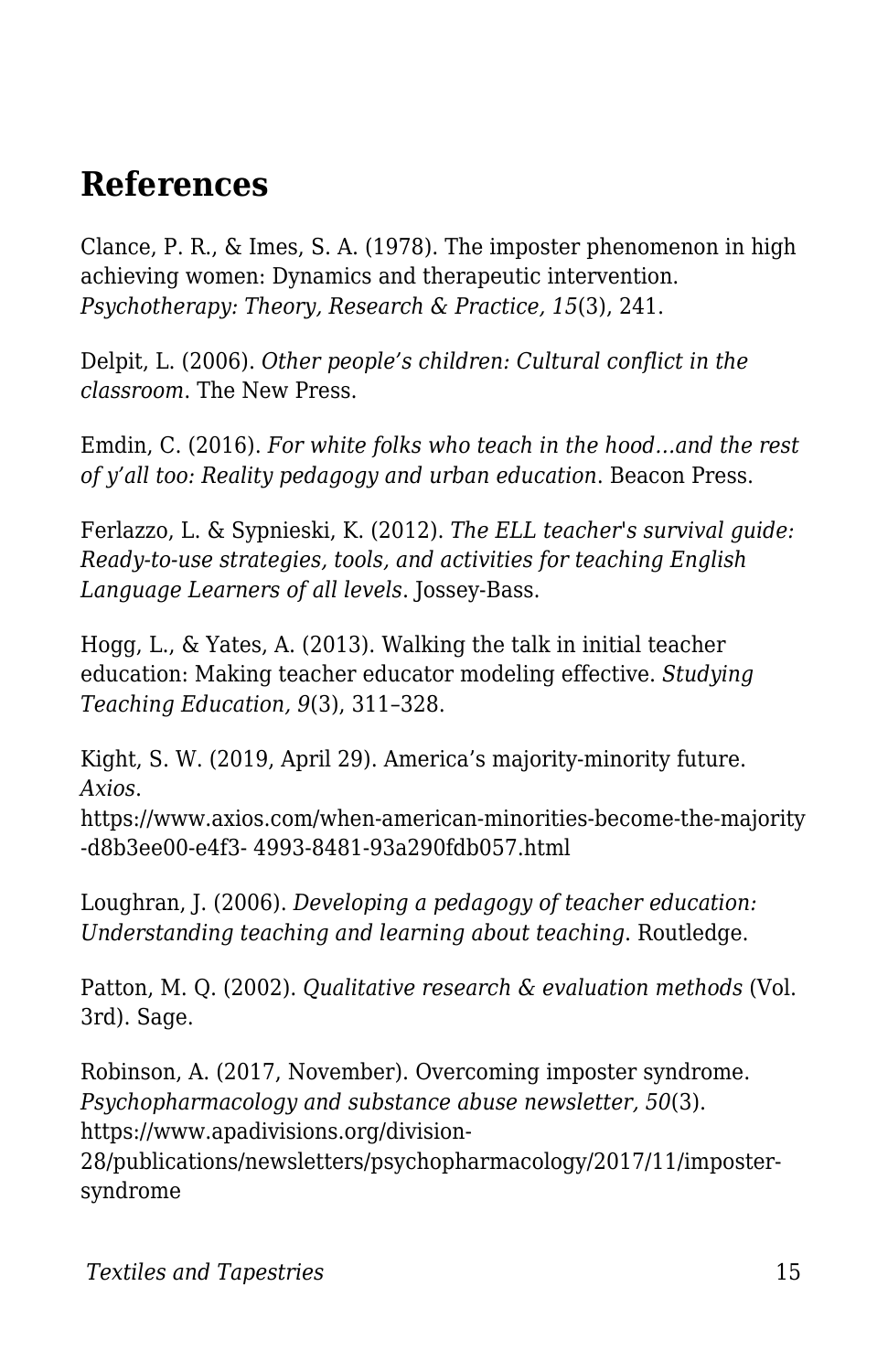Schuck, S., & Russell, T. (2005). Self-study, critical friendship, and the complexities of teacher education. *Studying Teaching Education*, *1*(2), 107–121.

Tomlinson, C. A. (2004, September). Class lecture delivered in EDLF 818: Advanced Seminar – Curriculum for the Gifted. The University of Virginia, Charlottesville, VA.

Tomlinson, C. A. (2014).T*he differentiated classroom: Responding to the needs of all learners* (2nd Ed.). ASCD.

United States Census Bureau (2015, March 3). New Census Bureau report analyzes U.S. population projections. https://www.census.gov/newsroom/press-releases/2015/cb15 tps16.html



Doubet, K. (2020). Weaving English-Language Learner